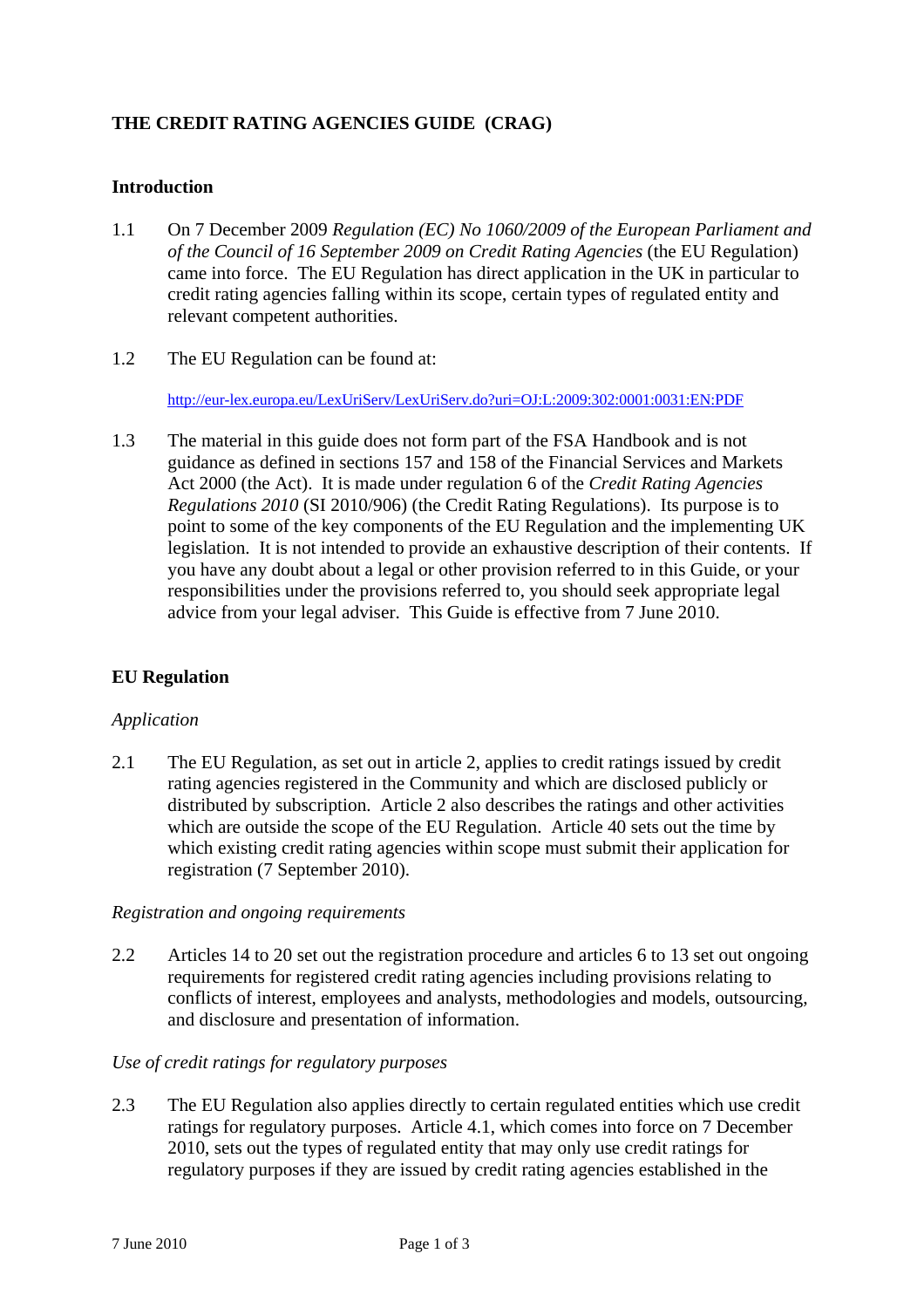Community and registered in accordance with the EU Regulation (EU CRA). Article 40 states that existing credit rating agencies may continue issuing credit ratings which may be used for regulatory purposes by the financial institutions referred to in article 4.1 unless registration is refused. Article 4.1 also sets out obligations in relation to the publishing of prospectuses under Directive 2003/71/EC and Regulation (EC) No 809/2004.

### *Endorsement and equivalence*

- 2.4 The remainder of Article 4 makes provision for an EU CRA to endorse a credit rating issued in a third country, subject to certain conditions, and provides that, when endorsed, that credit rating shall be treated as issued by that EU CRA.
- 2.5 Article 5 permits the use for regulatory purposes of credit ratings which are related to entities established, or financial instruments issued, in third countries and issued by a credit rating agency established in a third country and for which a positive certification decision has been made. The certification is based on the criteria set out in points (a) to (d) of article 5.1, which includes the adoption by the EU Commission of an equivalence decision on the legal and supervisory framework of that third country as being equivalent to the requirements of the EU Regulation.

### *Supervision, fees and co-operation*

2.6 Articles 21 to 25 contain provisions relating to competent authorities and ongoing supervision. Article 19 of the EU Regulation gives the home competent authority of a credit rating agency the power to charge registration and/or supervisory fees directly. Articles 26 to 35 deal with co-operation amongst relevant authorities, professional secrecy, and disclosure of information.

#### *CESR guidance on the EU Regulation*

2.7 Article 21 of the EU Regulation requires the Committee of European Securities Regulators (CESR) to publish guidance on the EU Regulation. This guidance, as well as additional information of relevance, can be found at:

http://www.cesr-eu.org/index.php?page=groups&mac=0&id=43

# **UK implementing regulations**

3.1 Even though the EU Regulation is directly applicable in the UK, elements of it require implementing into UK law and so the Treasury made the Credit Rating Regulations which came into force on 7 June 2010 and which can be found at:

http://www.opsi.gov.uk/si/si2010/uksi\_20100906\_en\_1

*Competent authority in the UK* 

3.2 Part 2 of the Credit Rating Regulations designates the FSA as the competent authority in the United Kingdom for the purposes of the EU Regulation.